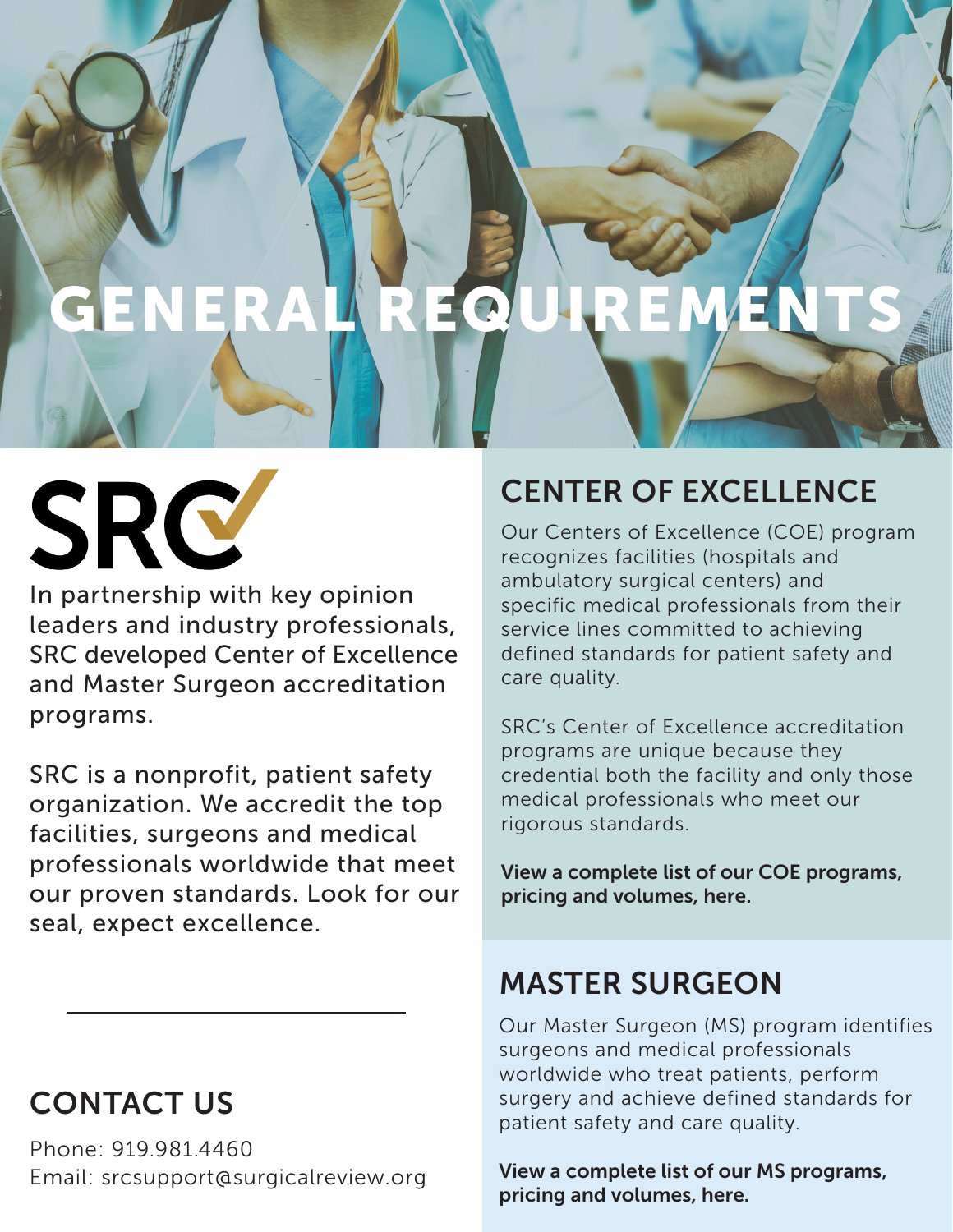## CENTER OF EXCELLENCE REQUIREMENTS

#### 1. Institutional Commitment to Excellence

The applicant facility is committed to excellence and has credentialing and privileging guidelines for the co-applicant medical professionals in their specific specialty department.

#### 2. Experience

The applicant facility and each co-applicant medical professional must perform a required number of qualifying procedures annually. Co-applicant medical professionals must have performed a specific number of qualifying procedures during their lifetime.

#### 3. Physician Program Director

The applicant facility must appoint a Physician Program Director (or co-directors) for the specialty department seeking accreditation.

#### 4. Consultative Services

The applicant facility must have a full complement of consultative services necessary for the routine and intensive care of their patients and potential complications specific to the department seeking accreditation.

#### 5. Equipment and Instruments

For each department seeking accreditation, the applicant facility must maintain a full line of equipment and instruments necessary to provide appropriate care for their patients.

#### 6. Dedication of Medical Professionals and Qualified Call Coverage

For each department seeking accreditation, the co-applicant medical professional has active, full privileges at the applicant facility and is board-certified by the highest certifying authority available. Co-applicant medical professionals must have qualified call coverage and complete between 12-24 continuing medical education hours (depending on their specialty) every three years.

#### 7. Clinical Pathways and Standardized Operating Procedures

The applicant has implemented the required clinical pathways and standard operating procedures to facilitate the standardization of patient care within the department seeking accreditation.

#### 8. Team and Support Staff

For each department seeking accreditation, the applicant facility employs a program coordinator, nurses and/or physician extenders and a consultative team trained to treat and care for their patients and provides ongoing, regularly scheduled staff education in-services.

#### 9. Patient Education

For each department seeking accreditation, the facility and each co-applicant medical professional must provide their patients with comprehensive patient education and maintain a process for obtaining informed surgical consent and selecting procedures that are most appropriate for each patient's condition.

#### 10. Continuous Quality Assessment

All applicants must collect prospective outcomes data on each patient they treat.

#### For specific COE program requirements, please complete thi[s form.](https://surgicalreview.wufoo.com/forms/p1f1a0tw0ne3lnm/)